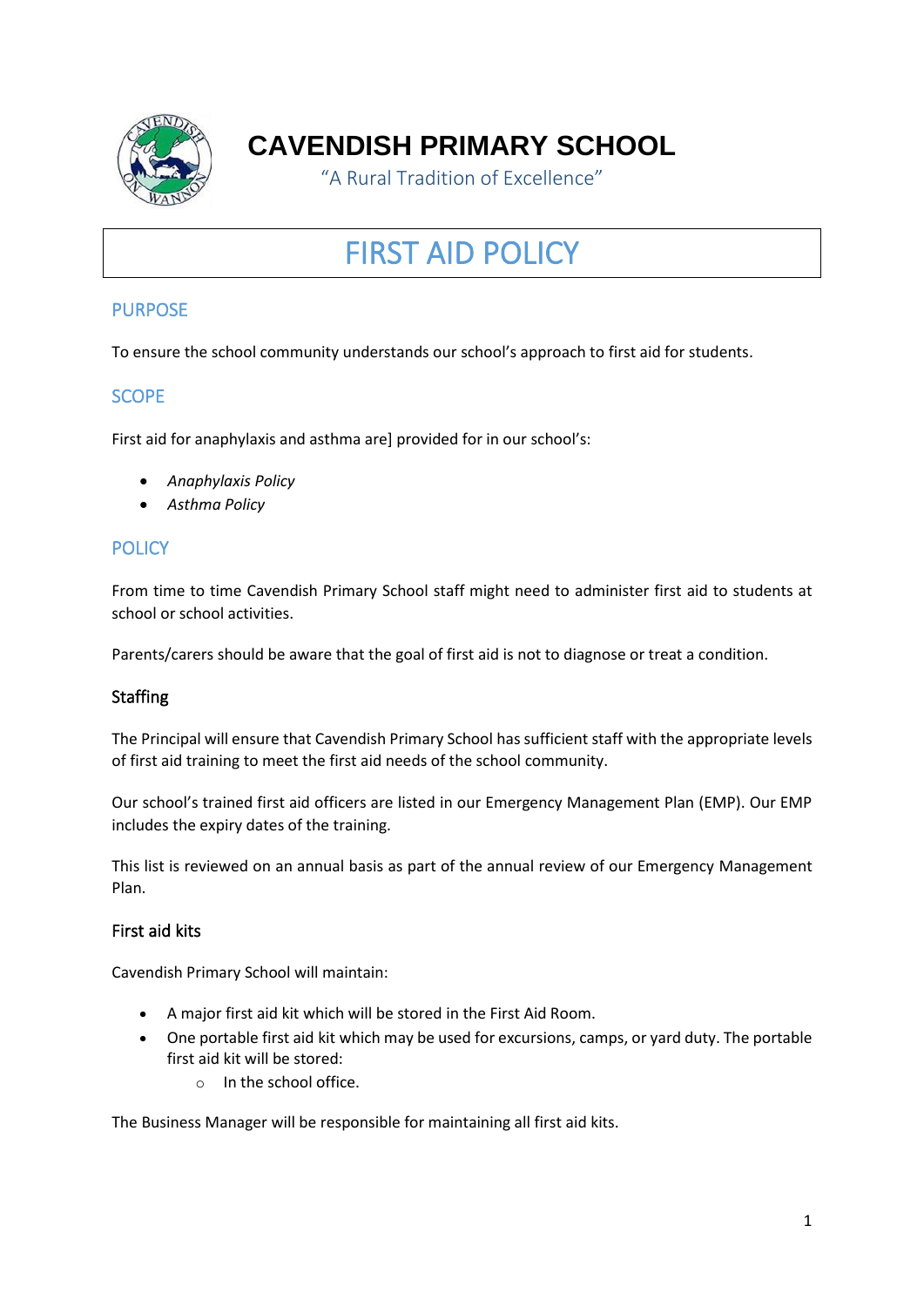## Care for ill students

Students who are unwell should not attend school.

If a student becomes unwell during the school day they may be directed to the first aid room or office and monitored by staff. Depending on the nature of their symptoms, staff may contact parents/carers or an emergency contact person to ask them to collect the student.

#### **First Aid Room**

Cavendish Primary School follows the Department's policy and guidance in relation to our first aid room to ensure it is safe, hygienic and appropriately equipped: [First aid rooms and sick bays](https://www2.education.vic.gov.au/pal/first-aid-students-and-staff/guidance/first-aid-rooms-and-sick-bays)

#### First aid management

If there is a situation or incident which occurs at school or a school activity which requires first aid to be administered to a student:

- Staff who have been trained in first aid will administer first aid in accordance with their training. In an emergency situation, other staff may assist in the administration of first aid within their level of competence.
- In a medical emergency, staff may take emergency action and do not need to obtain parent/carer consent to do so. Staff may contact Triple Zero "000" for emergency medical services at any time.
- Staff may also contact NURSE-ON-CALL (on 1300 60 60 24) in an emergency. NURSE-ON-CALL provides immediate, expert health advice from a registered nurse and is available 24 hours a day, 7 days a week.
- If first aid is administered for a minor injury or condition, Cavendish Primary School will notify parents/carers by sending a note home to parents or via a phone call.
- If first aid is administered for a serious injury or condition, or in an emergency situation, school staff will attempt to contact parents/carers or emergency contacts as soon as reasonably practical.
- If staff providing first aid determine that an emergency response is not required but that medical advice is needed, school staff will ask parents/carers, or an emergency contact person, to collect the student and recommend that advice is sought from a medical practitioner.
- Whenever first aid treatment for a serious injury or condition has been administered to a student Cavendish Primary School will:
	- $\circ$  record the provision of care on eduSafe Plus. If the care is provided following a [recorded incident,](https://www2.education.vic.gov.au/pal/reporting-and-managing-school-incidents-including-emergencies/policy) the details are recorded through the eduSafe Plus *Incident* form. For all other presentations, the eduSafe Plus *Sick Bay* form is used.
	- $\circ$  if care was provided in response to a medical emergency or reportable incident, follow the Department's [Reporting and Managing School](https://www2.education.vic.gov.au/pal/reporting-and-managing-school-incidents-including-emergencies/policy) Incidents Policy, including reporting the incident to the Department's Incident Support and Operations Centre on 1800 126 126 where required to under that policy.